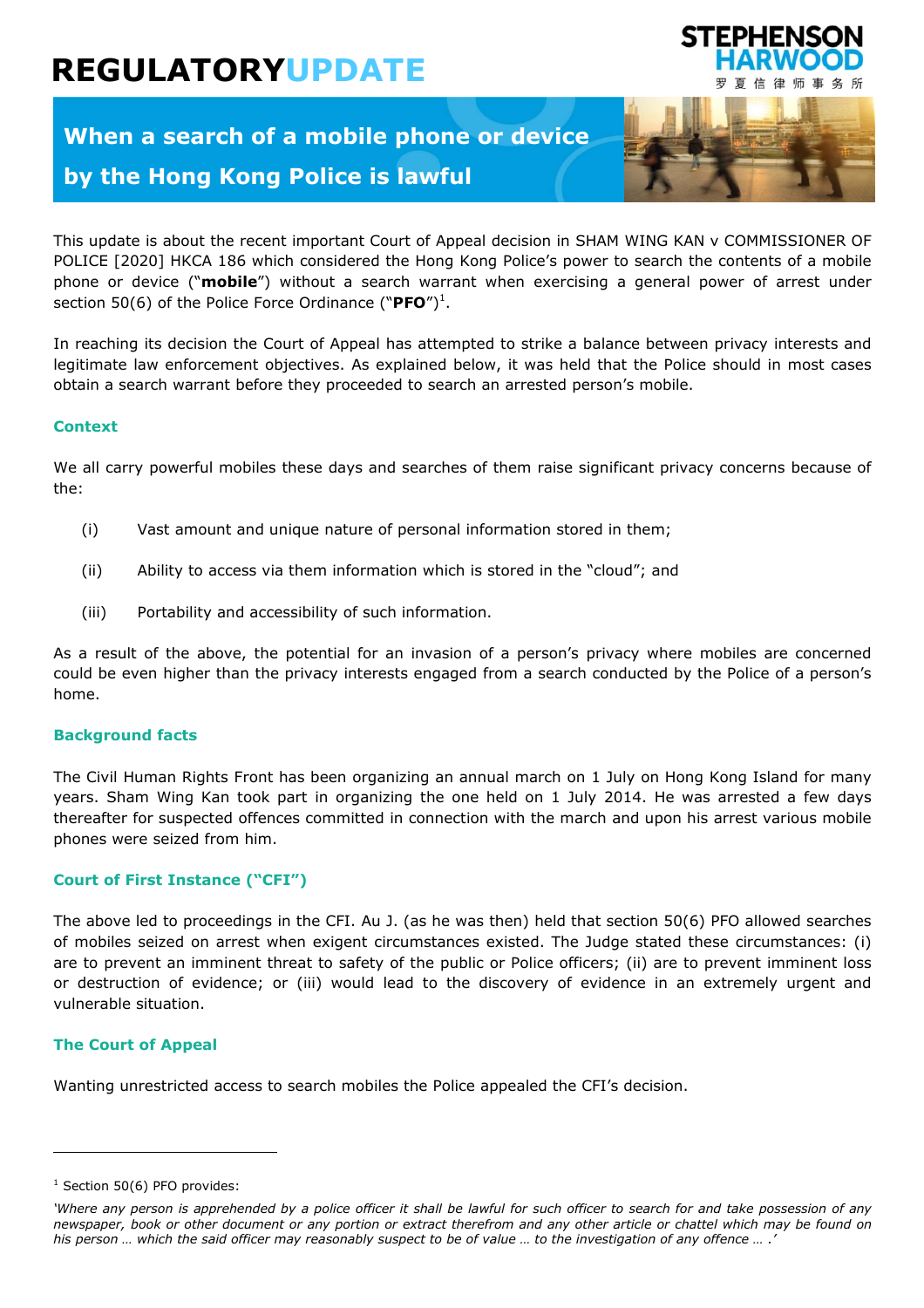The Police argued when someone was lawfully arrested that the power to conduct a search of them and all material in their possession was a power incidental to an arrest in all circumstances and all cases as a matter of common law so the right to search a mobile existed at all times and not just in an emergency situation as the CFI had held earlier.

To support their arguments the Police stated delays to obtain a search warrant to review a mobile may compromise their ability to follow up leads which could be identified from information obtained from the search: particularly because modern technology means that there is often a very short window after someone's arrest before their mobile automatically locks.

The point was raised that the law should recognize new challenges presented by the use of mobiles as instruments of crime and therefore the legitimate needs of all law enforcement officers to be able to combat such crime by searches of mobiles.

# **Scope of Police's power**

ł

While numerous arguments for unrestricted searches were made, the Court of Appeal was however concerned to protect a suspect against the risk of a wholesale invasion of their privacy.

There would be little to stop this from happening if the search of a mobile was constrained only by the requirements that the arrest be lawful, that the search be truly incidental to it and reasonably conducted.

Balancing the privacy rights protected by Article 14<sup>2</sup> of the Bill of Rights and Article 30<sup>3</sup> of the Basic Law, the Court of Appeal held the power to search a mobile seized on a person's arrest can be exercised by the Police if:

- (i) It is pursuant to a search warrant obtained under section 50(7) PFO; or
- (ii) The search happens when it is not reasonably practicable to obtain a warrant beforehand and the Police officer concerned must also have a reasonable basis for having to conduct the search on an immediate basis, namely it being necessary:
	- (a) for the investigation of the offence for which the person's involvement was suspected, including the preservation of information or evidence connected with such offences; or
	- (b) for the protection of the safety of persons (including the victim(s) of the crime, members of the public in the vicinity, the arrested person and the Police officers at the scene);
- (iii) For a warrantless search conducted under (ii) above, other than a cursory examination for filtering purposes, the Court of Appeal held the scope of any detailed examination of the mobile should be limited to items relevant to objectives set out in sub-paragraph (ii)(b): so for safety reasons; and
- (iv) A Police officer should make an adequate written record of the purpose and scope of the warrantless search as soon as reasonably practicable after the search and a copy of the written record should be supplied forthwith to the arrested person.

<sup>2</sup> The provision states: '*No one shall be subjected to arbitrary or unlawful interference with his privacy, family, home or correspondence…*'.

<sup>3</sup> The provision states: '*The freedom of privacy of communication of Hong Kong residents shall be protected by law…*'.